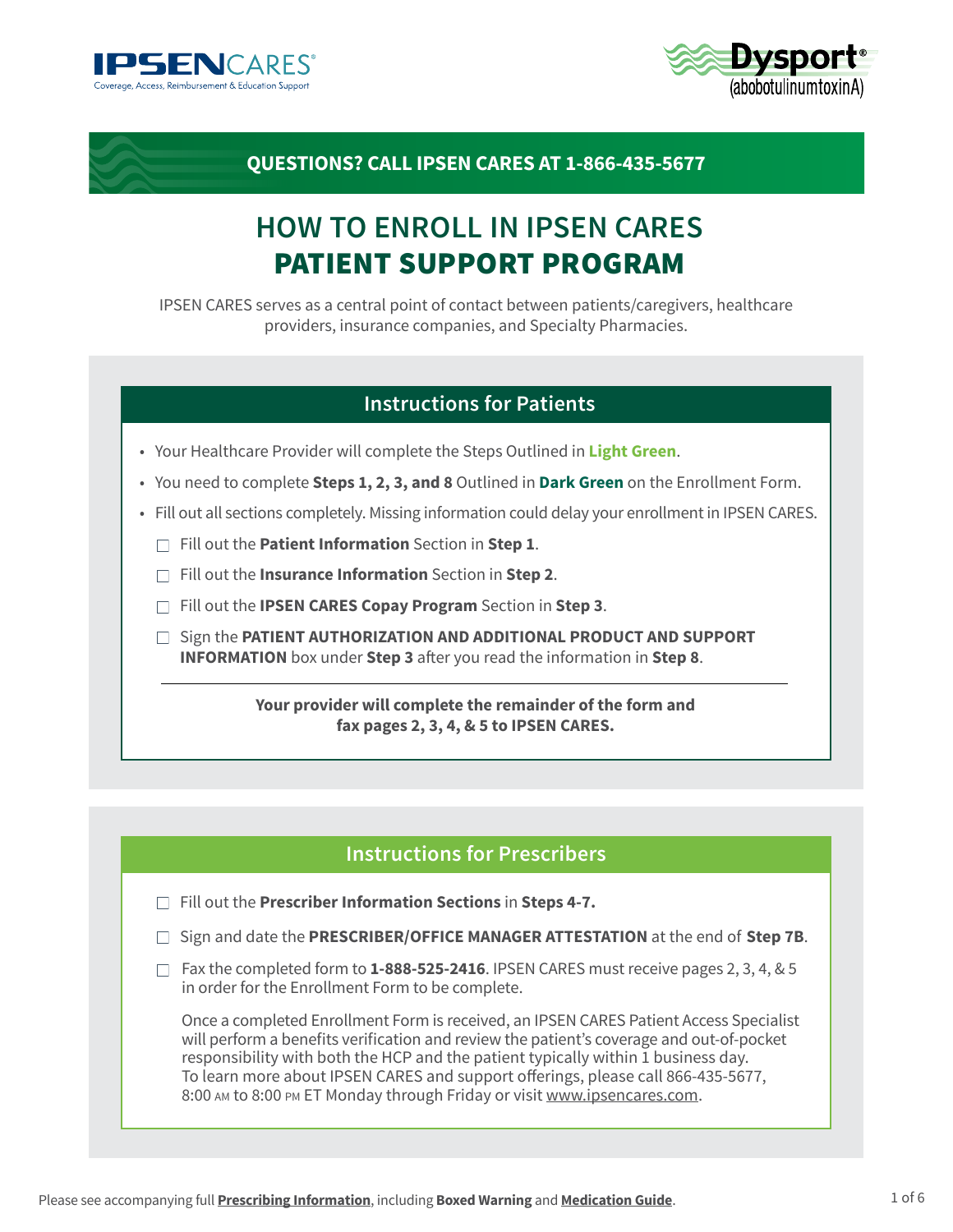#### **IPSEN CARES ENROLLMENT FORM Questions? Call IPSEN CARES at 1-866-435-5677**

**Please print the form, fill it out completely, sign it, and fax to: 1-888-525-2416** IPSEN CARES must receive pages 2, 3, 4, & 5 in order for the Enrollment Form to be complete.

**Completed by the patient/legal guardian**

Completed by the patient/legal guardian

Dysport<sup>®</sup><br>(abobotulinumtoxinA)

|                                  | <b>PATIENT INFORMATION</b>                                                                                                                                                                                                                                                                                                                                                                                                                                                                                                                                                                                                                                                                                                                                                                                                                                                                                                                                                                    |                                                                                                                                                                                                                                |  |  |  |
|----------------------------------|-----------------------------------------------------------------------------------------------------------------------------------------------------------------------------------------------------------------------------------------------------------------------------------------------------------------------------------------------------------------------------------------------------------------------------------------------------------------------------------------------------------------------------------------------------------------------------------------------------------------------------------------------------------------------------------------------------------------------------------------------------------------------------------------------------------------------------------------------------------------------------------------------------------------------------------------------------------------------------------------------|--------------------------------------------------------------------------------------------------------------------------------------------------------------------------------------------------------------------------------|--|--|--|
|                                  |                                                                                                                                                                                                                                                                                                                                                                                                                                                                                                                                                                                                                                                                                                                                                                                                                                                                                                                                                                                               |                                                                                                                                                                                                                                |  |  |  |
|                                  |                                                                                                                                                                                                                                                                                                                                                                                                                                                                                                                                                                                                                                                                                                                                                                                                                                                                                                                                                                                               |                                                                                                                                                                                                                                |  |  |  |
|                                  |                                                                                                                                                                                                                                                                                                                                                                                                                                                                                                                                                                                                                                                                                                                                                                                                                                                                                                                                                                                               |                                                                                                                                                                                                                                |  |  |  |
|                                  |                                                                                                                                                                                                                                                                                                                                                                                                                                                                                                                                                                                                                                                                                                                                                                                                                                                                                                                                                                                               |                                                                                                                                                                                                                                |  |  |  |
| Н                                | Date of Birth (MM/DD/YY) $\frac{1}{\sqrt{1-\frac{1}{2}}}\left(\frac{1}{\sqrt{1-\frac{1}{2}}}\right)$                                                                                                                                                                                                                                                                                                                                                                                                                                                                                                                                                                                                                                                                                                                                                                                                                                                                                          |                                                                                                                                                                                                                                |  |  |  |
| 읎                                |                                                                                                                                                                                                                                                                                                                                                                                                                                                                                                                                                                                                                                                                                                                                                                                                                                                                                                                                                                                               | Email Contract Communications and Communications and Communications and Communications and Communications and Communications and Communications and Communications and Communications and Communications and Communications an |  |  |  |
|                                  | Would you like to enroll in the Ipsen adherence text messaging program as outlined on Page 6, in Step 8 under Additional Product and<br>Support Information? I give permission to Ipsen to contact me by SMS/text message for the Ipsen adherence text messaging program.<br>Carrier, text, and data rates may apply. $\Box$ Yes $\Box$ No<br>Would you like to receive marketing information from Ipsen as described on Page 6, in Step 8 under Additional Product and Support<br>Information? I give permission to Ipsen to contact me with information via mail, email, phone, or SMS/text message, all of which may<br>include marketing, advertisements, disease state awareness materials and educational material about Dysport and programs that<br>support patients. Automatic dialing may be used. Carrier, text, and data rates may apply. I understand that I am not required to provide<br>this consent as a condition of purchasing any goods or services. $\Box$ Yes $\Box$ No |                                                                                                                                                                                                                                |  |  |  |
|                                  | <b>INSURANCE INFORMATION</b>                                                                                                                                                                                                                                                                                                                                                                                                                                                                                                                                                                                                                                                                                                                                                                                                                                                                                                                                                                  |                                                                                                                                                                                                                                |  |  |  |
|                                  | Complete or attach front and back copy of patient's primary and secondary insurance cards for pharmacy and medical benefits.                                                                                                                                                                                                                                                                                                                                                                                                                                                                                                                                                                                                                                                                                                                                                                                                                                                                  |                                                                                                                                                                                                                                |  |  |  |
|                                  | Is patient insured? $\Box$ Yes $\Box$ No                                                                                                                                                                                                                                                                                                                                                                                                                                                                                                                                                                                                                                                                                                                                                                                                                                                                                                                                                      | Does patient have secondary insurance? $\Box$ Yes $\Box$ No                                                                                                                                                                    |  |  |  |
| $\mathbf{\Omega}$<br><b>STEP</b> |                                                                                                                                                                                                                                                                                                                                                                                                                                                                                                                                                                                                                                                                                                                                                                                                                                                                                                                                                                                               |                                                                                                                                                                                                                                |  |  |  |
|                                  |                                                                                                                                                                                                                                                                                                                                                                                                                                                                                                                                                                                                                                                                                                                                                                                                                                                                                                                                                                                               | Insurance Co. Phone #                                                                                                                                                                                                          |  |  |  |
|                                  |                                                                                                                                                                                                                                                                                                                                                                                                                                                                                                                                                                                                                                                                                                                                                                                                                                                                                                                                                                                               | Subscriber Policy ID #                                                                                                                                                                                                         |  |  |  |
|                                  |                                                                                                                                                                                                                                                                                                                                                                                                                                                                                                                                                                                                                                                                                                                                                                                                                                                                                                                                                                                               |                                                                                                                                                                                                                                |  |  |  |
|                                  | Is Physician a Participating Provider? (check one) Darticipating D Non-Participating                                                                                                                                                                                                                                                                                                                                                                                                                                                                                                                                                                                                                                                                                                                                                                                                                                                                                                          |                                                                                                                                                                                                                                |  |  |  |
|                                  | <b>IPSEN CARES COPAY PROGRAM</b><br>Eligible patients using commercial insurance can save on out-of-pocket Ipsen medication costs. Please see Patient Eligibility & Terms                                                                                                                                                                                                                                                                                                                                                                                                                                                                                                                                                                                                                                                                                                                                                                                                                     |                                                                                                                                                                                                                                |  |  |  |
| ო                                | and Conditions.                                                                                                                                                                                                                                                                                                                                                                                                                                                                                                                                                                                                                                                                                                                                                                                                                                                                                                                                                                               |                                                                                                                                                                                                                                |  |  |  |
| 읎<br>ပြ                          | I attest that I am not enrolled in any health insurance plan from any state or federally funded programs (including, but not limited to,<br>Medicare or Medicaid, VA, DOD, or TRICARE) and agree to the Terms and Conditions of the Copay Program. $\Box$ Yes $\Box$ No                                                                                                                                                                                                                                                                                                                                                                                                                                                                                                                                                                                                                                                                                                                       |                                                                                                                                                                                                                                |  |  |  |
|                                  | $\Box$ I would like IPSEN CARES to check my eligibility for, and enroll me into, the Dysport Copay Program if the results of this benefit verification<br>determine that I have commercial or private health insurance.                                                                                                                                                                                                                                                                                                                                                                                                                                                                                                                                                                                                                                                                                                                                                                       |                                                                                                                                                                                                                                |  |  |  |
|                                  |                                                                                                                                                                                                                                                                                                                                                                                                                                                                                                                                                                                                                                                                                                                                                                                                                                                                                                                                                                                               |                                                                                                                                                                                                                                |  |  |  |
|                                  | PATIENT AUTHORIZATION AND ADDITIONAL PRODUCT AND SUPPORT INFORMATION                                                                                                                                                                                                                                                                                                                                                                                                                                                                                                                                                                                                                                                                                                                                                                                                                                                                                                                          |                                                                                                                                                                                                                                |  |  |  |
|                                  | and agree to the terms.                                                                                                                                                                                                                                                                                                                                                                                                                                                                                                                                                                                                                                                                                                                                                                                                                                                                                                                                                                       | I have read and understand the IPSEN CARES Patient Authorization and Additional Product and Support Information on Pages 5 and 6, in Step 8                                                                                    |  |  |  |



2 of 6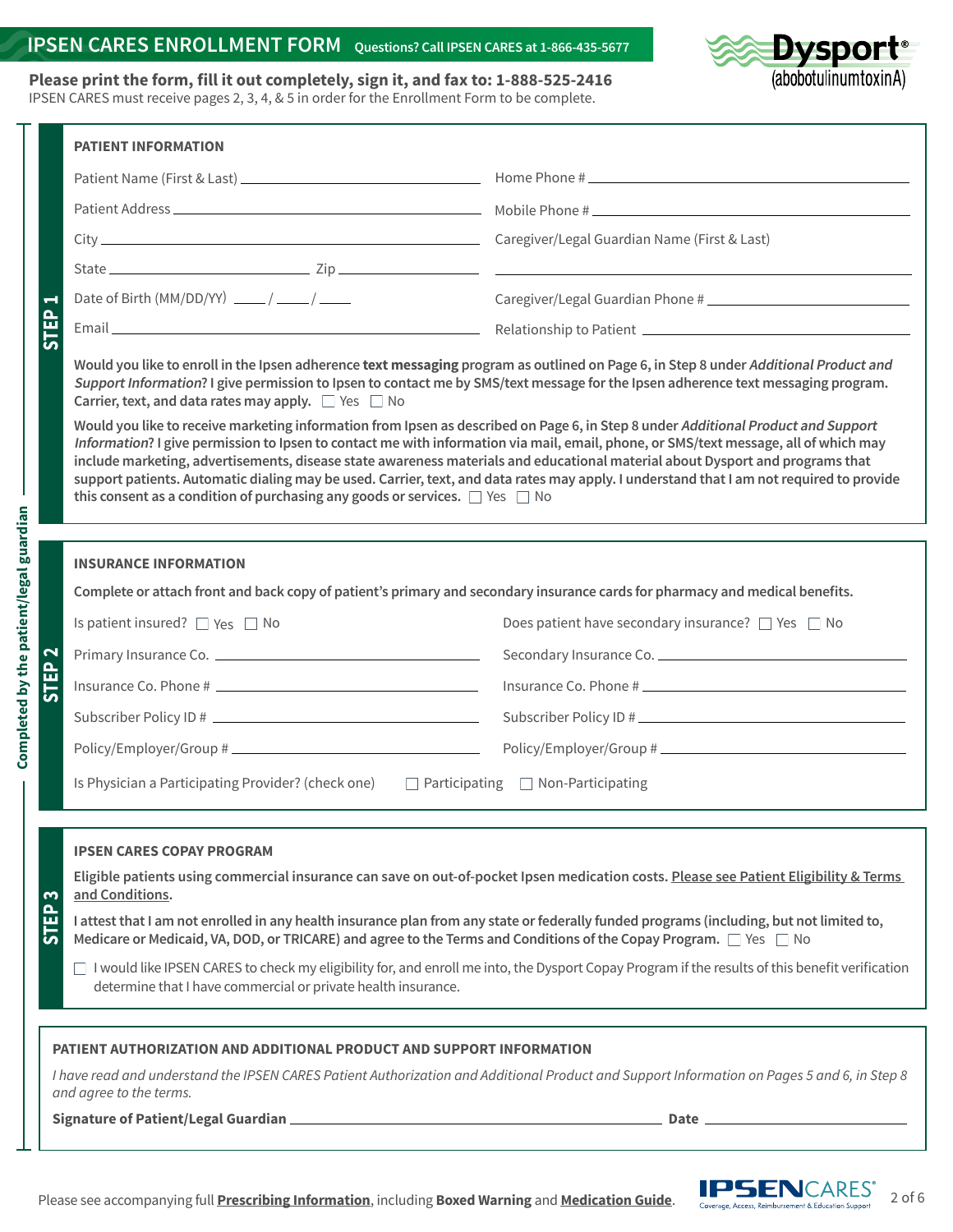#### **IPSEN CARES ENROLLMENT FORM Questions? Call IPSEN CARES at 1-866-435-5677**

Dysport<sup>®</sup><br>(abobotulinumtoxinA)

**Please print the form, fill it out completely, sign it, and fax to: 1-888-525-2416** IPSEN CARES must receive pages 2, 3, 4, & 5 in order for the Enrollment Form to be complete.

|                    | <b>PRESCRIBER INFORMATION</b>                                                                                                       |                                                                  |           |                                                      |          |                |  |  |
|--------------------|-------------------------------------------------------------------------------------------------------------------------------------|------------------------------------------------------------------|-----------|------------------------------------------------------|----------|----------------|--|--|
| STEP <sub>4</sub>  |                                                                                                                                     |                                                                  |           |                                                      |          |                |  |  |
|                    |                                                                                                                                     |                                                                  |           | $City$ $City$ $Right$ $Zip$                          |          |                |  |  |
|                    |                                                                                                                                     | $\frac{1}{2}$ Tax ID #                                           |           |                                                      |          |                |  |  |
|                    |                                                                                                                                     | Medicaid Provider # (Required if Medicaid Patient) _____________ |           |                                                      |          |                |  |  |
|                    |                                                                                                                                     |                                                                  |           |                                                      |          |                |  |  |
|                    | Specialty                                                                                                                           |                                                                  |           | Preferred Method of Contact □ Phone □ Fax □ Email    |          |                |  |  |
|                    |                                                                                                                                     |                                                                  |           | Best time to contact □ Morning □ Afternoon □ Evening |          |                |  |  |
|                    |                                                                                                                                     |                                                                  |           |                                                      |          |                |  |  |
|                    |                                                                                                                                     |                                                                  |           |                                                      |          |                |  |  |
|                    | <b>SPECIALTY PHARMACY OR BUY &amp; BILL</b>                                                                                         |                                                                  |           |                                                      |          |                |  |  |
|                    | Are you going to utilize Specialty Pharmacy or Buy & Bill? □ Specialty Pharmacy □ Buy & Bill                                        |                                                                  |           |                                                      |          |                |  |  |
| LO <sub>1</sub>    | Complete the following if you are going to use a Specialty Pharmacy.                                                                |                                                                  |           |                                                      |          |                |  |  |
| 읎<br>ာ             | If you would like IPSEN CARES to triage the prescription to a Specialty Pharmacy, complete the Prescription information in Step 7A. |                                                                  |           |                                                      |          |                |  |  |
|                    |                                                                                                                                     |                                                                  |           |                                                      |          |                |  |  |
|                    | Was Rx sent to a Specialty Pharmacy already? $\Box$ Yes $\Box$ No                                                                   |                                                                  |           |                                                      |          |                |  |  |
|                    |                                                                                                                                     |                                                                  |           |                                                      |          |                |  |  |
|                    |                                                                                                                                     |                                                                  |           |                                                      |          |                |  |  |
| ဖ<br>Ò<br>ш        | <b>DIAGNOSIS</b>                                                                                                                    |                                                                  |           |                                                      |          |                |  |  |
| $\overline{5}$     |                                                                                                                                     |                                                                  |           |                                                      |          |                |  |  |
|                    |                                                                                                                                     |                                                                  |           |                                                      |          |                |  |  |
|                    | <b>PRESCRIPTION AND PRESCRIBER/OFFICE MANAGER ATTESTATION</b>                                                                       |                                                                  |           |                                                      |          |                |  |  |
|                    | (Complete this section if you would like IPSEN CARES to triage the prescription to a Specialty Pharmacy.)                           |                                                                  |           |                                                      |          |                |  |  |
|                    | PRESCRIPTION Dysport <sup>®</sup> (abobotulinumtoxinA)                                                                              |                                                                  |           |                                                      |          |                |  |  |
|                    |                                                                                                                                     |                                                                  |           |                                                      |          |                |  |  |
|                    |                                                                                                                                     |                                                                  |           |                                                      |          |                |  |  |
| STEP <sub>7A</sub> | Please fill in the requested information in the table below.                                                                        |                                                                  |           |                                                      |          |                |  |  |
|                    | <b>Dysport Strength</b>                                                                                                             | Route of<br>Administration                                       | Frequency | <b>Directions</b>                                    | Quantity | <b>Refills</b> |  |  |
|                    |                                                                                                                                     | Intramuscular<br>Injection                                       |           |                                                      |          |                |  |  |

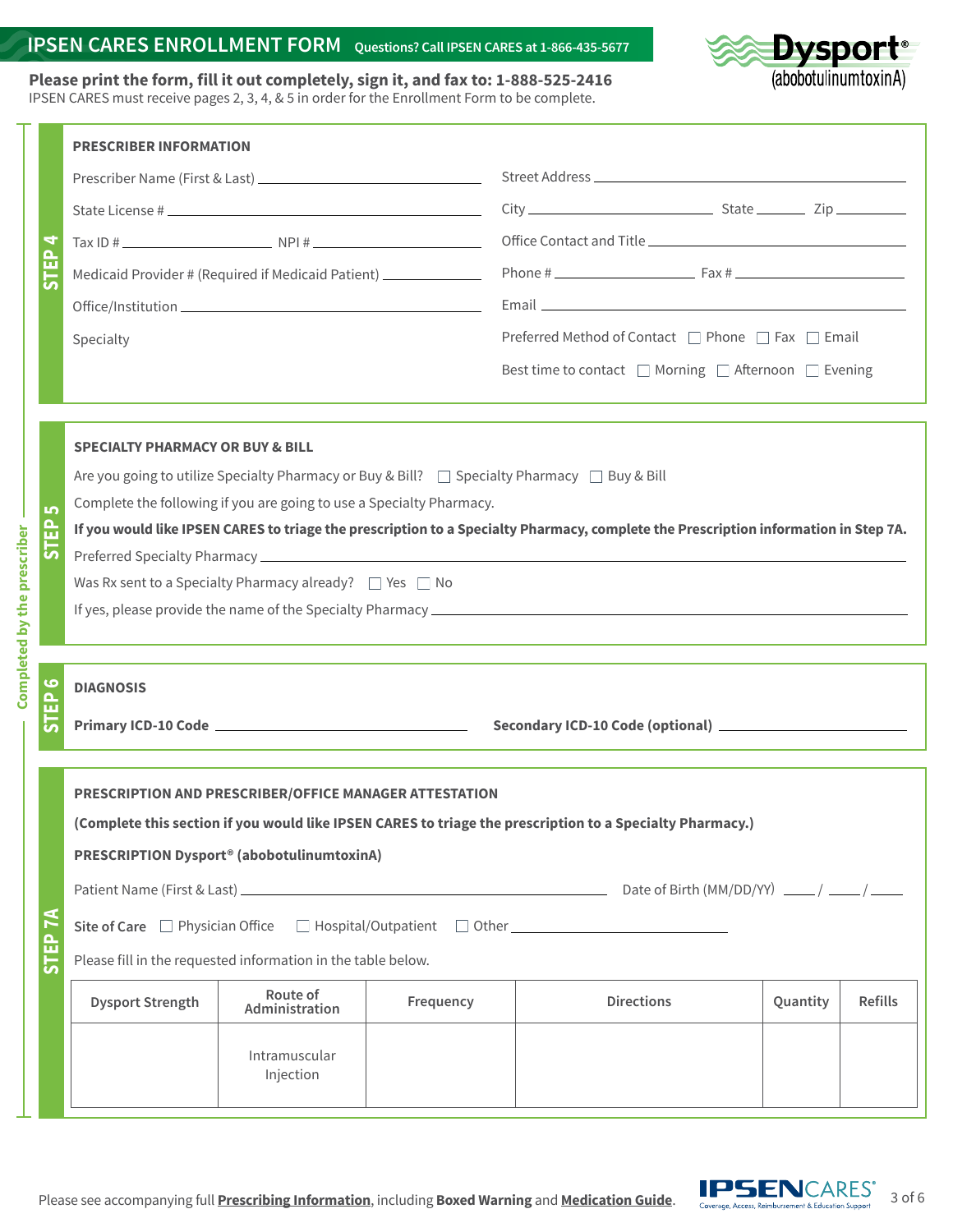**Please print the form, fill it out completely, sign it, and fax to: 1-888-525-2416** IPSEN CARES must receive pages 2, 3, 4, & 5 in order for the Enrollment Form to be complete.



## **PRESCRIBER/OFFICE MANAGER ATTESTATION**

(The Prescriber must sign if this form is to be used as a prescription to be triaged to a Specialty Pharmacy, to enroll a patient for free goods as part of the Patient Assistance Program (PAP), or to enroll a patient for free goods as part of the Temporary Patient Assistance Program (TPAP). If the request is limited to Benefit Verification or Copay Assistance Support, the Prescriber, or an individual acting at the direction of the Prescriber and involved in the patient's care, such as an Office Practice Manager, Financial Coordinator, Financial Counselor, Patient Assistance Coordinator, Patient Navigator, Social Worker, Insurance Coordinator, Patient Coordinator, or Patient Care Advocate, may sign this form.)

By signing below, I certify that a prescription signed by a licensed prescriber is on file for the above therapy and that the patient named on this form has provided the necessary authorization to release the information herein and medical and/or patient information relating to Dysport® therapy to Ipsen and its agents or contractors for the purpose of seeking reimbursement for Dysport® therapy, assisting in initiating or continuing Dysport® therapy, and/or evaluating the patient's eligibility for Ipsen's patient support programs administered by IPSEN CARES®. I authorize Ipsen to be my agent and to forward the above prescription, by fax or other mode of delivery, to the pharmacy chosen by the patient named on this form. For the state of New York, copies of all prescriptions should be on official New York state prescription forms.

I certify that any medications received from Ipsen in connection with any IPSEN CARES® program will be used only for the named patient. These medications will not be offered for sale, trade, or barter. Additionally, no claim for reimbursement will be submitted concerning any medications provided by Ipsen, or any services provided by IPSEN CARES®, to any payor, including Medicare, Medicaid, or any other federal or state health insurance program, nor will any medications be returned for credit. If the named patient does not return for therapy, product will be returned to Ipsen. I acknowledge that I have assisted the patient in enrolling in IPSEN CARES® exclusively for purposes of patient care and not in consideration for, expectation of, or actual receipt of remuneration of any sort.

| Name (First & Last) _____ | Title |
|---------------------------|-------|
| Signature_                | Date  |



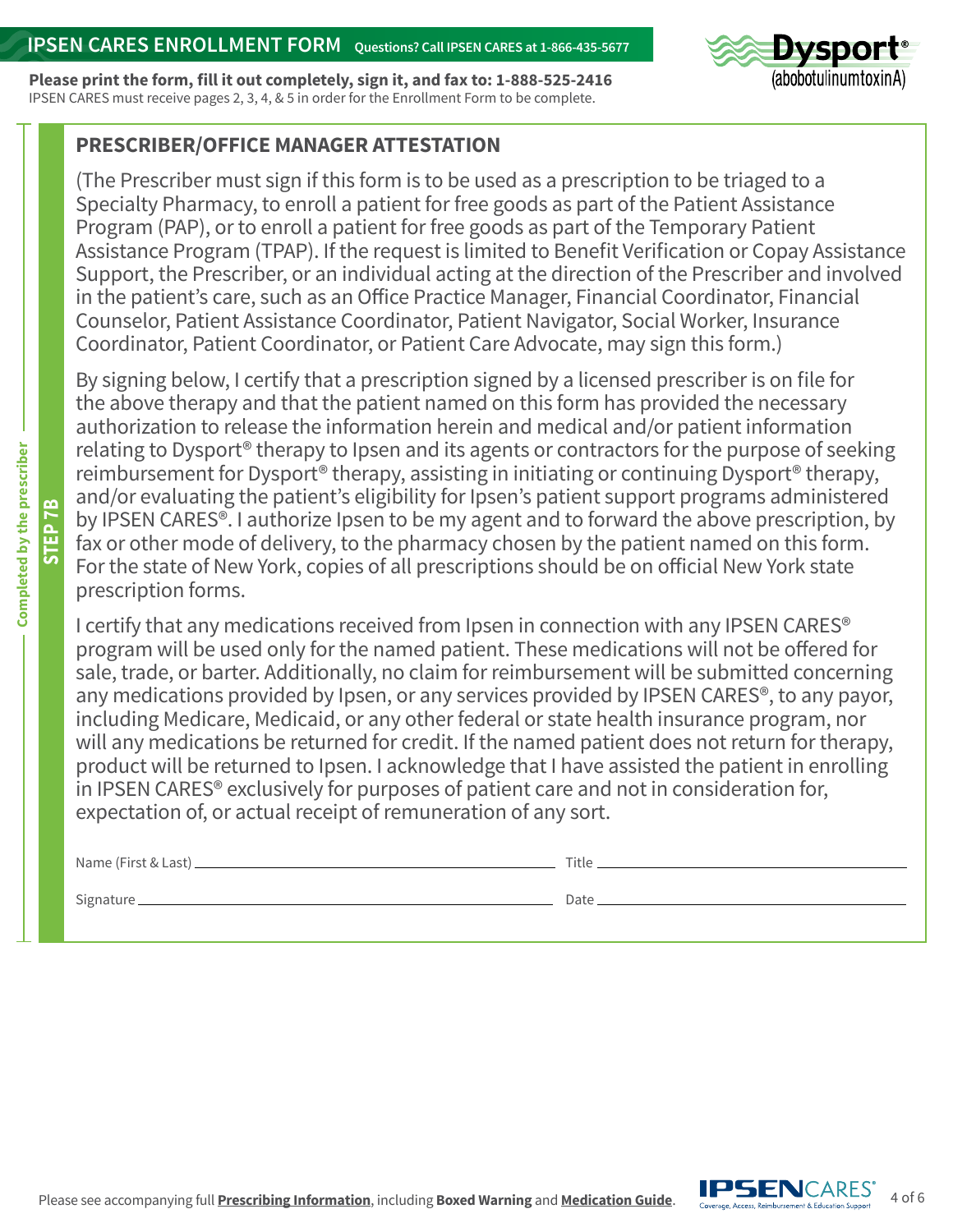**Please print the form, fill it out completely, sign it, and fax to: 1-888-525-2416** IPSEN CARES must receive pages 2, 3, 4, & 5 in order for the Enrollment Form to be complete.



## **PATIENT AUTHORIZATION TO USE/DISCLOSE HEALTH INFORMATION: IPSEN CARES® PROGRAM**

I authorize my/the patient's healthcare providers (including those pharmacies that may receive my/the patient's prescription for Dysport®) to disclose personal health information ("PHI") about me/the patient, including health information relating to my/the patient's medical condition, prescription, and insurance coverage, to Ipsen Biopharmaceuticals, Inc., its affiliates, and its agents that have been hired to administer the Ipsen Coverage, Access, Reimbursement & Education Support (IPSEN CARES®) program on its behalf (collectively "Ipsen") in order for Ipsen to: (1) enroll me/the patient in IPSEN CARES<sup>®</sup>; (2) establish my/the patient's benefit eligibility and potential out-of-pocket costs for Dysport®; (3) communicate with my/the patient's healthcare providers and health plans about my/the patient's treatment plan; (4) provide support services, including patient education and financial assistance for Dysport®; (5) help get Dysport® shipped to my/the patient's healthcare provider; and (6) facilitate my/the patient's participation in Dysport® patients programs as I have requested or may request. I agree that, using the contact information I provide, Ipsen may contact me for reasons related to the IPSEN CARES® program and support services and may leave messages for me that may disclose that I/the patient am/is on Dysport® therapy. I consent to being contacted by an IPSEN CARES® program representative in order for the program to obtain further information or clarification regarding any adverse event I/the patient may experience.

I understand that once my/the patient's PHI has been disclosed to Ipsen, privacy laws may no longer restrict its use or disclosure; however, Ipsen agrees to protect my/the patient's information by using and disclosing it only for the purposes described above or as required by law. I understand that my/the patient's healthcare providers may receive remuneration from Ipsen in exchange for my/the patient's PHI and/or for any therapy support services provided to me/the patient. I can withdraw this authorization by calling IPSEN CARES® at 1-866-435-5677 or mailing a letter requesting such revocation to IPSEN CARES®, 11800 Weston Parkway, Cary, NC 27513, but it will not change any actions taken before I withdraw authorization. Withdrawal of authorization will end further uses and disclosures of PHI by the parties identified in this form except to the extent those uses and disclosures have been made in reliance upon my authorization. I understand that I may refuse to sign this form and, if I do so, I/the patient will not be able to participate in IPSEN CARES<sup>®</sup> programs, but it will not affect my/the patient's eligibility to obtain medical treatment, my/the patient's ability to seek payment for this treatment, or affect my/the patient's insurance enrollment or eligibility for insurance coverage. This authorization expires three years from the date signed unless a shorter time is required by law or unless I revoke my authorization before that time. I understand that I will receive a copy of the signed authorization.

**STEP 8**